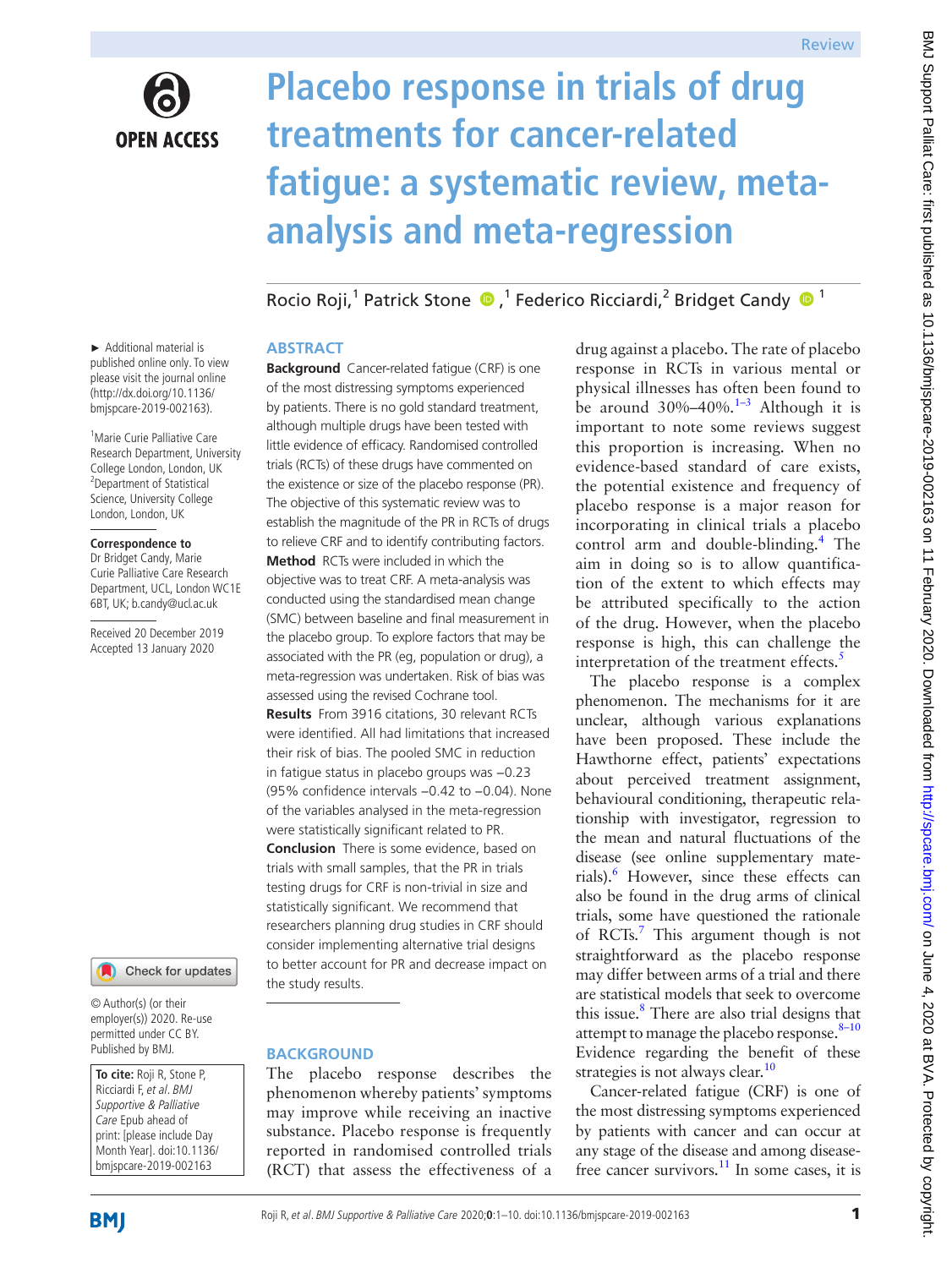possible to find causes for the fatigue that might improve with a specific directed treatment, for example, hypothyroidism, anaemia or depression. However, in most cases (and particularly in advanced disease), fatigue has a multifactorial aetiology. In these circumstances, it is usual to turn to a primarily symptomatic treatment, with multidimensional and interdisciplinary management being preferable[.12](#page-8-7) Although several drugs have been tested to alleviate CRF, there is no approved standard reference treatment. Moreover, from a methodological point of view, it is currently difficult to make a headto-head comparative analysis of trials because of the diversity of scales used to measure CRF and the small sample sizes of many trials. There are though multiple randomised placebo-controlled double-blind trials of drug treatments for CRF. In these trials including openlabel studies, authors frequently refer to the placebo response as being 'high'. <sup>13 14</sup> Although elsewhere, in the related field of chronic fatigue syndrome, a metaanalysis of 29 RCTs found that the placebo response in trials of drug and behavioural treatments was lower than had been conventionally asserted.<sup>1</sup> A recent review of placebo response across both drug and non-drug treatments for CRF found a placebo response of 29%.<sup>15</sup> However, this review was limited in its scope and did not include all of the relevant trials. No previous systematic review seeking evidence from multiple sources and using a robust search strategy has sought to establish more precisely, through meta-analysis, the size of the placebo response in CRF nor, through meta-regression, to identify which factors may influence it. Greater understanding about how fatigue symptoms respond to placebo may provide insights about the nature of fatigue, which in turn may lead to more effective treatments and better care for patients.

# **Objectives**

To undertake in a systematic review: (1) a meta-analysis to establish the size of the placebo response in drug trials for CRF and (2) a meta-regression to explore factors contributing to the placebo effect.

# **Methods**

The protocol for this review is registered at PROS-PERO ([http://www.crd.york.ac.uk/PROSPERO/](http://www.crd.york.ac.uk/PROSPERO/display_record.php?ID=CRD42018115125) display record.php?ID=CRD42018115125).

# **Selection criteria**

# Types of studies

Placebo-controlled double-blind RCTs were included. Mixed design interventions, and N-of-1 trials were excluded.

# Participants

Studies including adults aged 18 years and over who had a clinical diagnosis of cancer and were at any stage of cancer treatment were included.

Interventions

RCTs were included that investigated a drug intervention to improve CRF as a prior aim, and where fatigue was assessed by a validated and patient self-reported tool. CRF was defined as fatigue in patients with cancer at any stage, including those on treatment and in disease-free cancer survivors. To be included in the review, RCTs needed to compare drug therapy with a placebo. Standard care or non-pharmacological intervention comparisons were not included. As recommended by recent reviews, due to safety concerns, erythropoietin and darbepoetin should no longer be used for CRF symptomatic treatment.<sup>16</sup> Therefore, and because they do not represent symptomatic treatment of fatigue but rather treatment of anaemia, we excluded RCTs testing these drugs.

# **Primary outcome**

We assessed placebo response using standardised mean change (SMC) in fatigue from baseline to study endpoint, defined as the mean change divided by the standardised deviation (SD) in the placebo group. SMC expresses the size of the intervention effect in each study relative to the variability observed in that study. Pretreatment SD is not affected by the nature of treatment and constitutes a straightforward metric to use[.17](#page-8-11) The calculation of SMC does not correct for differences in the direction of the scale. For some scales, an increased scale score indicates a reduction in fatigue severity, while for other scales, the opposite is true. In the latter cases, we therefore multiplied the mean values by  $-1$  to ensure than all the scales pointed in the same direction.

# **Search methods for identification of studies**

The search strategy included medical subject headings and text terms to describe population, intervention, study design and care setting (see [online supplemen](https://dx.doi.org/10.1136/bmjspcare-2019-002163)[tary materials](https://dx.doi.org/10.1136/bmjspcare-2019-002163) for further details). The sensitivity of the search strategy was tested by identifying key references from other reviews in the field of CRF. There were no date restrictions. Studies in any language were eligible.

Seven databases were searched to 15 November 2018: MEDLINE, Embase, Cochrane Central Register of Controlled Trials, PsychInfo, CINAHL and WHO clinical trials registry. [online supplementary materials](https://dx.doi.org/10.1136/bmjspcare-2019-002163)  provide search strategy details. Citations from articles obtained were screened independently by two authors (RR and BC) against the inclusion criteria. Where it was not possible to exclude a study, we retrieved full text. At full text, we recorded reasons for exclusion of any studies subsequently found not to fulfil our inclusion criteria.

# **Data collection and analysis**

# Data extraction

For all studies included, data were extracted on key characteristics by one reviewer (RR) and a second (BC) checked entries. If the studies presented results for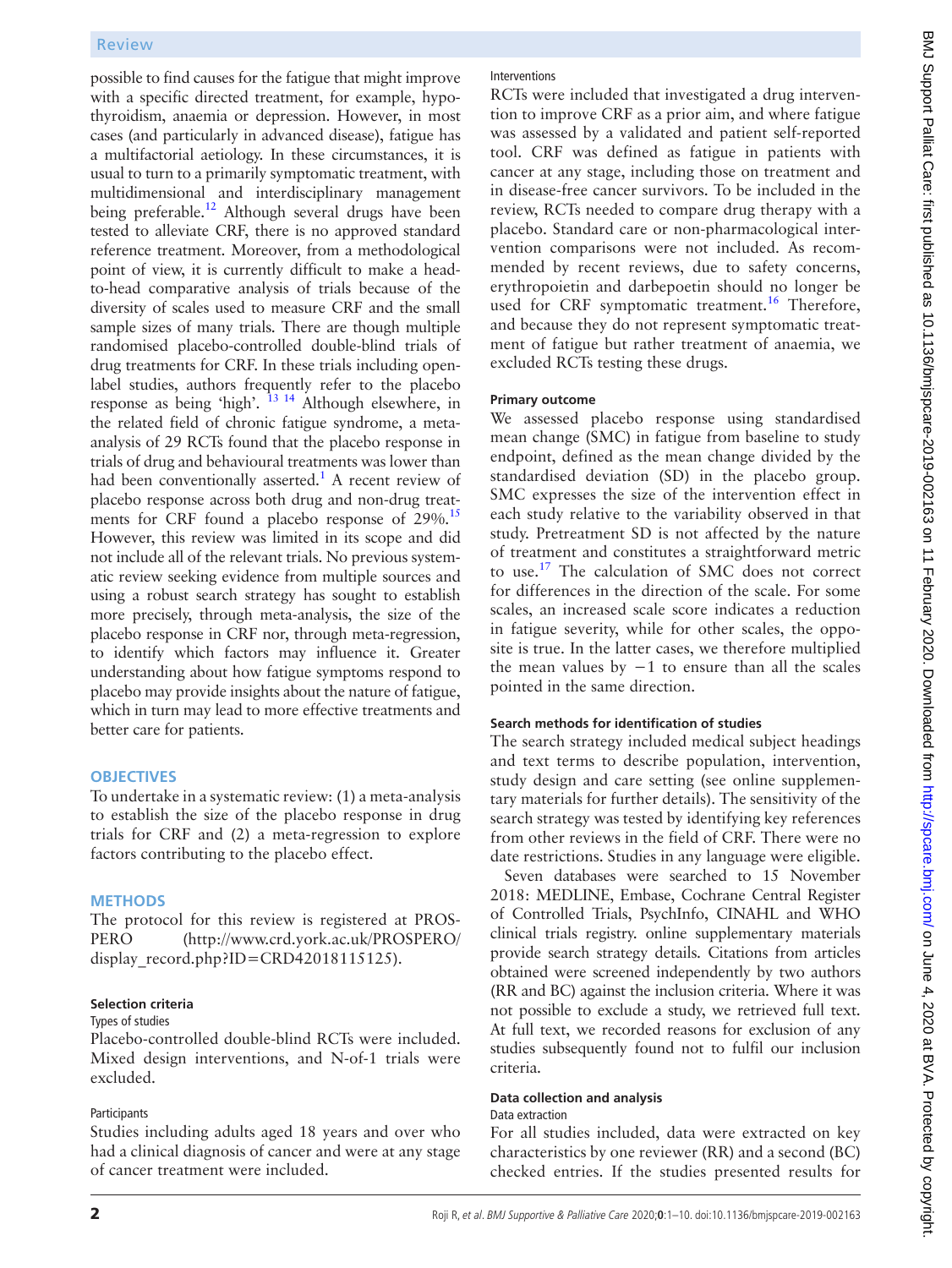intention to treat or per protocol, we used this presentation in order to include all participants randomised, thereby reducing bias and using the data that were most similar to the real-world clinical situation. We tried to contact authors when necessary to request any essential missing data.

#### Assessment of risk of bias in included studies

Two review authors (BC and RR) independently assessed risk of bias for each trial using the Revised Cochrane risk-of-bias tool for randomised trials  $(RoB2).$ <sup>[18](#page-8-12)</sup> We resolved any disagreements by discussion. Bias was assessed per five domains as either high risk, low risk or where there were some concerns. The domains were:

- 1. Randomisation process.
- 2. Deviations from intended interventions.
- 3. Missing outcome data.
- 4. Measurement of the outcome.
- 5. Selection of the reported result.

The approach to mapping risk-of-bias judgements within domains to an overall judgement was done following RoB2 tool. Judging a result to be at a particular level of risk of bias for an individual domain implies that the result has an overall risk of bias at least this severe. Therefore, a judgement of 'high' risk of bias within any domain has similar implications for the overall result, irrespective of which domain was assessed. Where the risked is judged as 'some concerns' in multiple domains lthe review authors givie an overall judgement of 'High' risk of bias for that outcome or group of outcomes.

#### Meta-analysis and meta-regression

Due to the likely high degree of study heterogeneity, meta-analysis was conducted by estimating both fixed and random effects models for SMC. Heterogeneity across studies was quantified using the  $I^2$  statistic and the between study variance τ2, calculated using the restricted maximum likelihood estimator. The Q-statistic, which follows a  $\chi^2$  distribution with K-1 df (with K being the number of studies considered), was used to test whether heterogeneity was statistically significant. Based on Cochrane guidelines, we provided an overall judgement on heterogeneity based on the  $I^2$ thresholds $18$ :

- ► 0%–40%: low or might not be important.
- ► 40%–60%: may represent moderate heterogeneity.
- ► 60%–90%: may represent substantial heterogeneity.

► 90%–100%: may represent considerable heterogeneity. If heterogeneity was not found to be important, a fixed effect model was to be reported; if heterogeneity was found to be important, then a random effects model was to be reported.

Publication bias was assessed using a funnel plot.

Meta-regression analyses were conducted to investigate the role of various factors that may affect placebo response and in doing would seek to provide reasons for any statistical heterogeneity found across the

trials. Following group discussion prior to analysis, we selected certain participants features (age, gender and cancer stage) and study features of duration, risk of bias, number of sites, number of participants in the placebo arm, study type (eg, cross-over or parallel), year, fatigue measurement tool and drug group (eg, psychostimulants or herbs). Placebo dosing regimen (fixed dose/flexible dose) was also selected because it has been found to be associated with placebo response in other conditions such a depression.<sup>[19](#page-8-13)</sup> In addition, sample size was selected because it has been reported as a factor influencing placebo response in RCTs, with small studies overestimating the effect sizes in metaanalyses.<sup>20</sup> We also considered tools used to measure fatigue. We included the fatigue assessment tool as a variable in our meta-regression because we had found that it was most commonly used in the included studies. Type of trial was not originally included as one of the proposed variables in our meta-regression. However, during the review, we noted some studies suggesting that combining shams and sequences can prejudice the conclusions in cross-over designs. $^{21}$  $^{21}$  $^{21}$  This bias seems to increase the risk of rejecting potentially valid treatments. Moreover, other meta-regression studies have included similar variables such as 'number of arms' or 'washout period'. For these reasons, we decided to include type of study as one of the variables in our meta-regression. All statistical procedures were performed using the R statistical package (version 3.4.3).

## **Results**

## **Results of the search**

The search identified 3916 unique references. At screening, 74 potentially relevant citations were identified. All authors discussed full text of these citations and agreed that 37 trials potentially fulfilled inclusion criteria. The main reasons for rejecting articles were: fatigue was a secondary outcome; no self-reported fatigue measurement; no placebo arm; the intervention was for the prevention (rather than the treatment) of fatigue; or it was a mixed design intervention (with no clear placebo-only arm or design N of 1). In further exploration at data extraction, seven more studies were rejected for one or more of the reasons listed above. The final number of trials included for qualitative analysis was 30 $22-51$  ([figure](#page-3-0) 1). In 11 trials, some of the data needed for meta-analysis were not published in the trial paper; therefore, we sought contact with authors. We retrieved the necessary information from four of the 11 studies, making the number of trials available for quantitative analysis  $23^{22-2931-343941-4749-51}$  (online supplementary material for details on rejected articles).

#### **Study characteristics**

Two groups of drug therapies were most commonly studied. Psychostimulants including modafinil,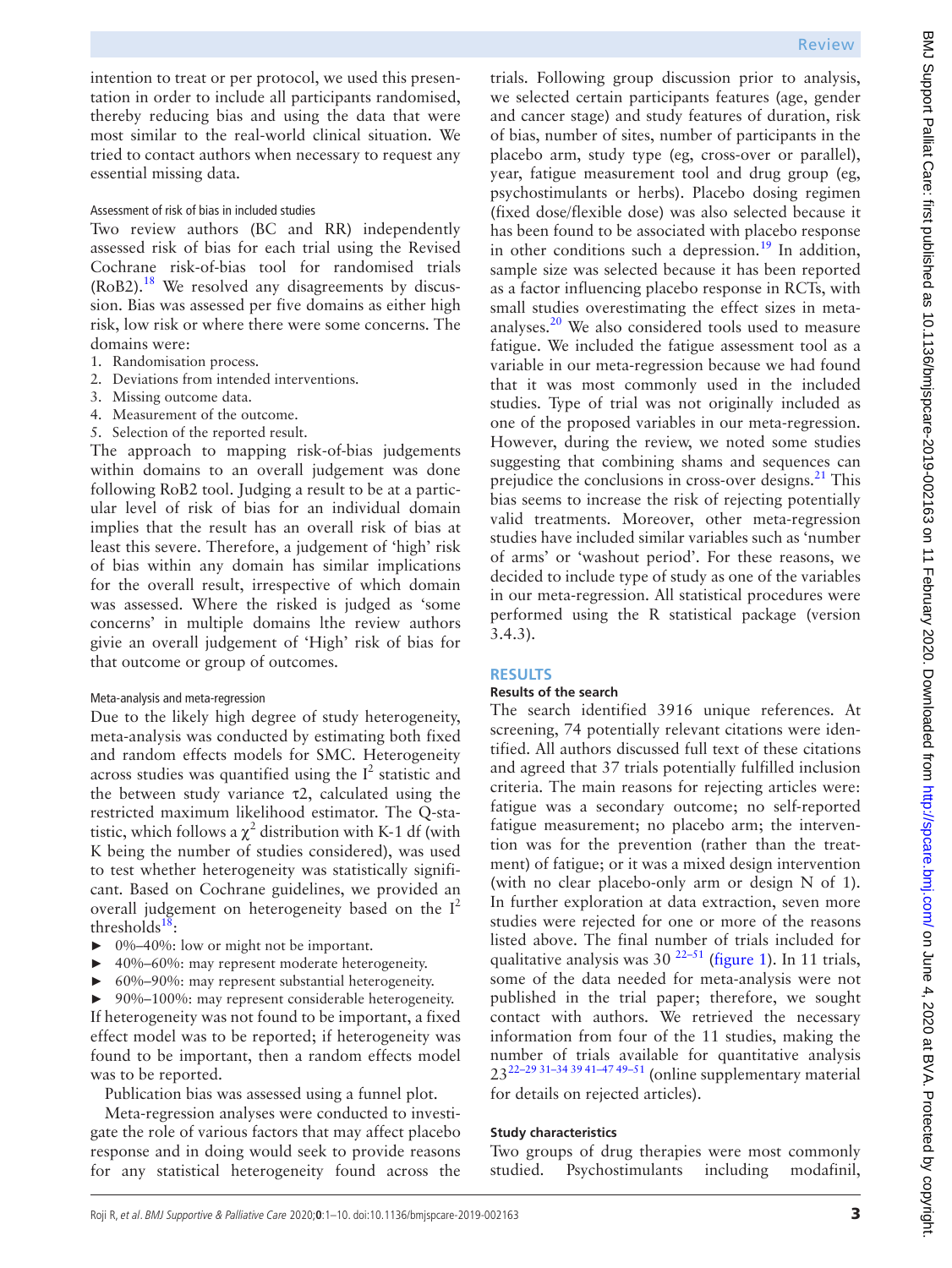

**Figure 1** PRISMA flow diagram. PRISMA, Preferred Reporting Items for Systematic Reviews and Meta-Analyses.

armodafinil, dexamphetamine, dexmethylphenidate and methylphenidate accounted for 43% of the drugs studied. Herbs such as guarana, ginseng and PG2 (infusible botanically derived drug) made up 26%. Other drugs formed a miscellaneous group consisting of antidepressants (paroxetine and bupropion), hormones (thyrotropin-releasing hormone (TRH) and testosterone), steroids, carnitine, melatonin and donepezil ([table](#page-4-0) 1).

The fatigue scales used as primary outcome measures most commonly were the Functional Assessment of Chronic Illness Therapy-Fatigue in almost half of the studies and the Brief Fatigue Inventory in around 25%. Other tools used were the Multidimensional Fatigue Symptom Inventory – Short Form, Checklist Individual Strength, Assessment of Cancer Therapy – Anaemia, Multidimensional Fatigue Inventory and Multidimensional Assessment of Fatigue. The most common type of trial (84%) was a parallel two-arm study with a median duration of 4weeks' treatment. The proportion of women was slightly higher than the proportion of men, and the mean age of the participants was 60 years. Forty-six per cent of studies involved solely participants at a curative stage of treatment and another 46% at a palliative stage. In one of the other studies participants were survivors' and in another participants had cancer at any stage. One paper did not report cancer stage [\(table](#page-4-0) 1).

<span id="page-3-0"></span>**Risk of bias assessment in those included in meta-analysis** Nine of the studies had overall a low risk of bias, for eight some concerns relating to risk were found and in six studies the risk of bias was high ([table](#page-5-0) 2).

# **Response in placebo arm: meta-analysis and metaregression**

Results from the meta-analysis are detailed in [figure](#page-5-1) 2. From 23 trials of 1582 participants in total, the pooled estimate SMC reduction in fatigue was −0.23 (95% CI  $-0.42$  to  $-0.04$ ). The use of a random effect model is reasonable due to substantial heterogeneity across the studies, as highlighted by  $I^2 = 78.4\%$  (95% CI 70.4% to 86.2%) and significant Q-statistic (109,  $p < 0.0001$ ). The symmetric-shaped funnel plot suggests little risk of publication bias, although some midsized studies have a relatively large SMC, falling outside the funnel area ([figure](#page-6-0) 3).

We used meta-regression to determine which study characteristics may, in part, explain such dispersion. Due to the limited number of studies considered, it was not possible to explore multiple characteristics and their interactions. Instead, we examined these factors independently, fitting separate regression models, one for each covariate of interest [\(table](#page-6-1) 3). Not all the studies reported all the mediators of interest, so if a study was missing a covariate, it was omitted from that regression model. None of the covariates were found to be statistically significant factors.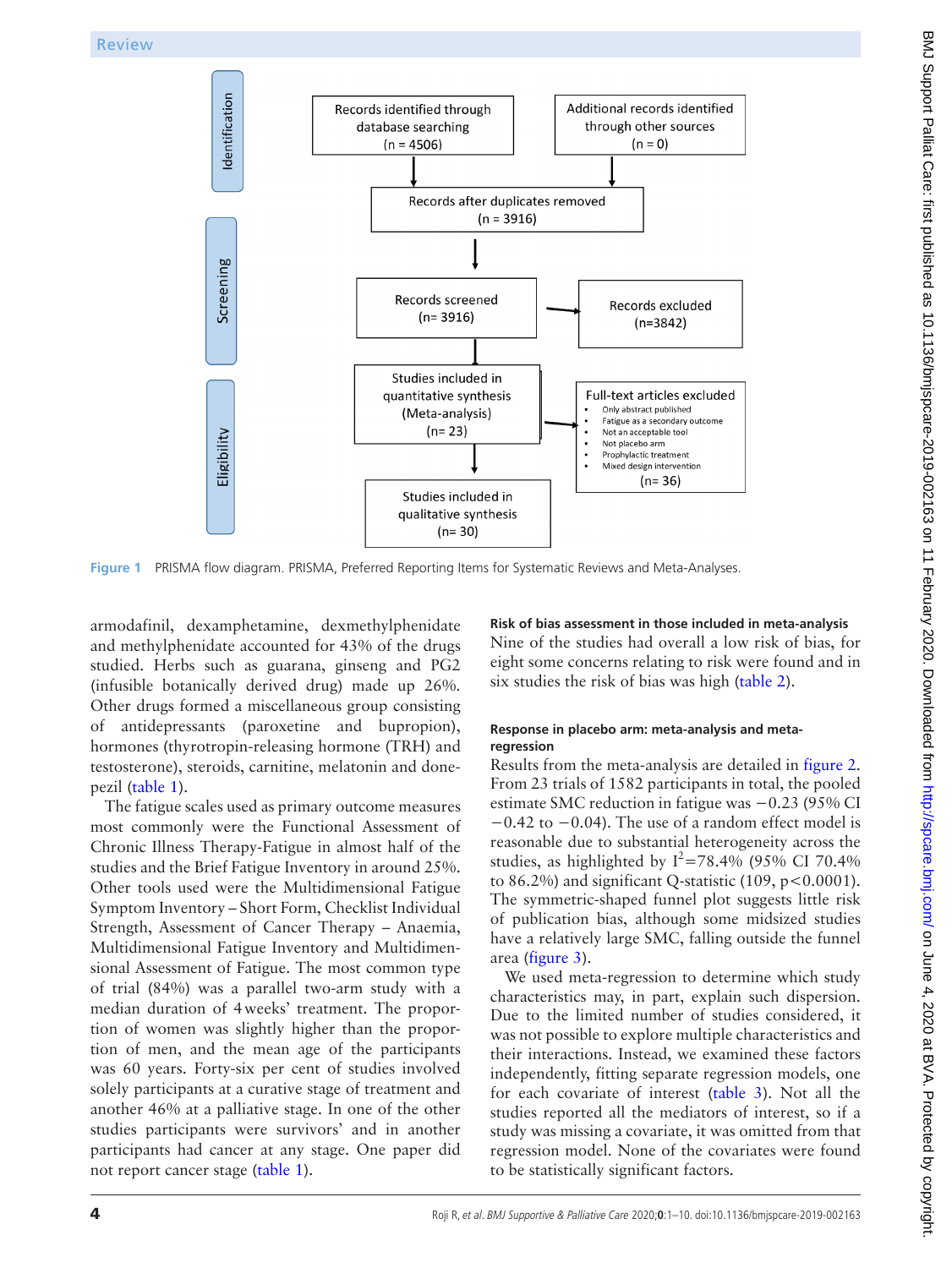<span id="page-4-0"></span>

| <b>Table</b>                                                                                                                                                                                                                                                         | Characteristics of studies included |              |                                 |                                                                                                                                                      |                        |                                   |                |                      |                  |                 |                 |
|----------------------------------------------------------------------------------------------------------------------------------------------------------------------------------------------------------------------------------------------------------------------|-------------------------------------|--------------|---------------------------------|------------------------------------------------------------------------------------------------------------------------------------------------------|------------------------|-----------------------------------|----------------|----------------------|------------------|-----------------|-----------------|
| Study                                                                                                                                                                                                                                                                | ntervention                         | Study design | ፟፟፟፟፟<br><b>Number</b><br>sites | Age in years, mean<br>arm<br>(SD) placebo                                                                                                            | placebo arm<br>% males | Tool to measure<br><b>fatigue</b> | Weeks          | Placebo dosage       | Route            | Cancer<br>stage | z               |
| Ashrafi et al <sup>22</sup>                                                                                                                                                                                                                                          | <b>Bupropion</b>                    | Two arms     | Ξ                               | 55.2 (17.6)                                                                                                                                          |                        | FACIT-F                           | 4              | Once- a day          | <b>Dral</b>      | Palliative      | 20              |
| Auret et al <sup>23</sup>                                                                                                                                                                                                                                            | Dexamphetamine                      | Two arms     | $\overline{\phantom{0}}$        | 67.8(12.5)                                                                                                                                           | 80                     | 돎                                 |                | Twice a day          | Oral             | Palliative      | $\frac{8}{10}$  |
| Barton et al <sup>24</sup>                                                                                                                                                                                                                                           | Ginseng                             | Four arms    | Ξ                               | 62(13)                                                                                                                                               | 35                     | $\overline{B}$                    | $\infty$       | Twice a day          | Oral             | Curative        | 39              |
| Barton et al <sup>25</sup>                                                                                                                                                                                                                                           | Ginseng                             | Two arms     | $\overline{40}$                 | 55.9 (11.8)                                                                                                                                          | 25                     | MFSI-SF                           | 4              | iwice a day          | Oral             | Survivors       | 53              |
| Berenson et al <sup>26</sup>                                                                                                                                                                                                                                         | Armodafinil                         | Cross-over   |                                 | 67(2.3)                                                                                                                                              | 60                     | BFI                               | 4              | Once a day           | Oral             | Curative        | 23              |
| Boele et al <sup>27</sup>                                                                                                                                                                                                                                            | Modafinil                           | Cross-over   | $\infty$                        | Ξ                                                                                                                                                    | Ξ                      | g                                 | 6              | iwice a day          | Oral             | Curative        | $\overline{4}$  |
| Bruera et al <sup>28</sup>                                                                                                                                                                                                                                           | Donepezil                           | Two arms     | $\sim$                          | 56 (12.4)                                                                                                                                            | 35.2                   | FACIT-F                           |                | Once a day           | O <sub>rel</sub> | Palliative      | 56              |
| Bruera et al <sup>29</sup>                                                                                                                                                                                                                                           | Methylphenidate                     | Two arms     |                                 | ns                                                                                                                                                   | 41.5                   | FACIT-F                           |                | prn                  | Oral             | Palliative      | SS              |
| Chen et al <sup>30</sup>                                                                                                                                                                                                                                             | PG2                                 | Two arms     |                                 | 56.9 (ns)                                                                                                                                            | $\overline{37}$        | BFI                               | 4              | Less than once a day | Intravenous      | Palliative      | 30              |
| Cruciani et al <sup>ai</sup>                                                                                                                                                                                                                                         | Carnitine                           | Two arms     | $\sim$                          | 70.3 (12.9)                                                                                                                                          | 33                     | FACT-An                           | $\sim$         | Twice a day          | Oral             | Palliative      | $\overline{12}$ |
| Cruciani et al <sup>32</sup>                                                                                                                                                                                                                                         | Carnitine                           | Two arms     | 24                              | 62(12.2)                                                                                                                                             | 42.3                   | $\overline{B}$                    | 4              | Twice a day          | Oral             | Curative        | 138             |
| de Oliveira et al <sup>33</sup>                                                                                                                                                                                                                                      | Guarana                             | Cross-overt  | $\sim$                          | Σu                                                                                                                                                   | $\circ$                | FACIT-F                           | $\sim$         | Twice a day          | Oral             | Έ               | <b>GO</b>       |
| Del Fabbro et al <sup>34</sup>                                                                                                                                                                                                                                       | Testosterone                        | Two arms     | $\sim$                          | 63(6)                                                                                                                                                | 100                    | FACIT-F                           | 4              | Less than once a day | $\geq$           | Palliative      | $\frac{1}{6}$   |
| del Giglio et al <sup>35</sup>                                                                                                                                                                                                                                       | Guarana                             | Two arms     | 52.17                           | 15.17                                                                                                                                                | 31.2                   | $\overline{B}$                    | $\sim$         | Twice a day          | Oral             | Any stage       | $\Theta$        |
| Eguchi et al <sup>36</sup>                                                                                                                                                                                                                                           | Corticosteroids                     | Two arms     | 22                              | ns                                                                                                                                                   | 62.5                   | VAS                               |                | Twice a day          | Oral             | Palliative      | $\frac{6}{2}$   |
| Escalante et al <sup>37</sup>                                                                                                                                                                                                                                        | Methylphenidate                     | Two arms     |                                 | ΥÉ                                                                                                                                                   | $\circ$                | $\overline{B}$                    | 4              | Once a day           | Oral             | Curative        | 33              |
| Hovey et al <sup>38</sup>                                                                                                                                                                                                                                            | Modafinil                           | Two arms     | 25                              | 68 (10.7)                                                                                                                                            | 78.6                   | <b>MDASI</b>                      |                | Twice a day          | Oral             | Curative        | 24              |
| lean-Pierre et al <sup>39</sup>                                                                                                                                                                                                                                      | Modafinil                           | Two arms     | $\sim$                          | 60 (ns)                                                                                                                                              | 34.1                   | BFI item 3                        | $\infty$       | Progressive          | Oral             | Curative        | 316             |
| Kamath et al <sup>40</sup>                                                                                                                                                                                                                                           | TRH                                 | Cross-over   | $\sim$                          | 58 (9.4)                                                                                                                                             | 12.5                   | VAS-E                             |                | Less than once a day | Intravenous      | Curative        | $\infty$        |
| Lee et $a^{n+1}$                                                                                                                                                                                                                                                     | Armodafinil                         | Two arms     | Σu                              | ΓŚ                                                                                                                                                   | 53.8                   | FACIT-F                           | 6              | Once a day           | Oral             | Palliative      | 29              |
| Lower et $a^{42}$                                                                                                                                                                                                                                                    | Dexmethylphenidate                  | Two arms     | 24                              | 53.2 (8.4)                                                                                                                                           | 6.5                    | FACIT-F                           | $\infty$       | Twice a day          | Oral             | Curative        | 77              |
| Lund Rasmussen et al <sup>43</sup>                                                                                                                                                                                                                                   | Melatonin                           | Cross-overt  |                                 | 60/64 (ns)                                                                                                                                           |                        | MFI-20                            | $\sim$         | Once a day           | Oral             | Palliative      | 50              |
| Moraska et a/ <sup>44</sup>                                                                                                                                                                                                                                          | Methylphenidate                     | Two arms     |                                 | 60.6(13.8)                                                                                                                                           | 43                     | BFI                               | $\sim$         | Progressive          | Oral             | Curative        | 63              |
| Morrow et al <sup>45</sup>                                                                                                                                                                                                                                           | Paroxetine                          | Two arms     | $\approx$                       | 56.3 (12.3)                                                                                                                                          | 28                     | MAF question 1                    | $\infty$       | Once a day           | $\overline{C}$   | Curative        | 235             |
| Richard et al <sup>46</sup>                                                                                                                                                                                                                                          | Methylphenidate                     | Two arms     |                                 | ns                                                                                                                                                   | 100                    | FACIT-F                           | $\supseteq$    | Progressive          | Oral             | Curative        | $\overline{12}$ |
| Roth et al <sup>47</sup>                                                                                                                                                                                                                                             | Methylphenidate                     | Two arms     |                                 | 71 (10)                                                                                                                                              | 100                    | $\overline{B}$                    | $\circ$        | progressive          | Oral             | Palliative      | $\frac{3}{2}$   |
| Sette et al <sup>48</sup>                                                                                                                                                                                                                                            | Guarana                             | Two arms     |                                 | 55.7 (ns)                                                                                                                                            | $\circ$                | $\overline{B}$                    | $\overline{5}$ | Twice a day          | Oral             | Curative        | $\overline{5}$  |
| Sette et al <sup>48</sup>                                                                                                                                                                                                                                            | Guarana                             | Two arms     |                                 | 52 (ns)                                                                                                                                              | $\circ$                | 돎                                 | $\sim$         | Twice a day          | Oral             | Curative        | 25              |
| Spathis et al <sup>49</sup>                                                                                                                                                                                                                                          | Modafini                            | Two arms     | 24                              | 69.1 (9.4)                                                                                                                                           | 50.5                   | FACIT-F                           | 4              | Progressive          | $O$ ral          | Palliative      | 85              |
| Yennurajalingam <i>et al<sup>50</sup></i>                                                                                                                                                                                                                            | Dexamethasone                       | Two arms     | $\sim$                          | Σu                                                                                                                                                   | 59.9                   | FACIT-F                           |                | Twice a day          | Oral             | Palliative      | $\frac{1}{4}$   |
| Yennurajalingam <i>et al<sup>51</sup></i>                                                                                                                                                                                                                            | Ginseng                             | Two arms     |                                 | NS                                                                                                                                                   | LU.<br>62.             | FACIT-F                           | $\overline{4}$ | Twice a day          | Oral             | Palliative      | 56              |
| *Cross-over design, but endpoint before cross-over, so studied as two arms.                                                                                                                                                                                          |                                     |              |                                 |                                                                                                                                                      |                        |                                   |                |                      |                  |                 |                 |
| t Cross-over with washout period, all placebo data were used.                                                                                                                                                                                                        |                                     |              |                                 |                                                                                                                                                      |                        |                                   |                |                      |                  |                 |                 |
| BFI, Brief Fatigue Inventory; CSI, Checklist Individual Strength; FACIT-F, Functional Asse                                                                                                                                                                           |                                     |              |                                 | ssment of Chronic Illness Therapy – Fatigue ; FACT-An, Assessment of Cancer Therapy – Anemia; IM, intramuscular; MAF, Multidimensional Assessment of |                        |                                   |                |                      |                  |                 |                 |
| Fatigue; MDASI, MD Anderson Symptom Inventory; MFI, Multidimensional Fatigue Inventory; MFSI-SF, Multidimensional Fatigue Symptom Inventory – Short Form; ns, not stated; TRH, thyrotropin-releasing hormone; VAS, Visual Anal<br>VAS-E, Visual Analog Scale-Energy. |                                     |              |                                 |                                                                                                                                                      |                        |                                   |                |                      |                  |                 |                 |

Review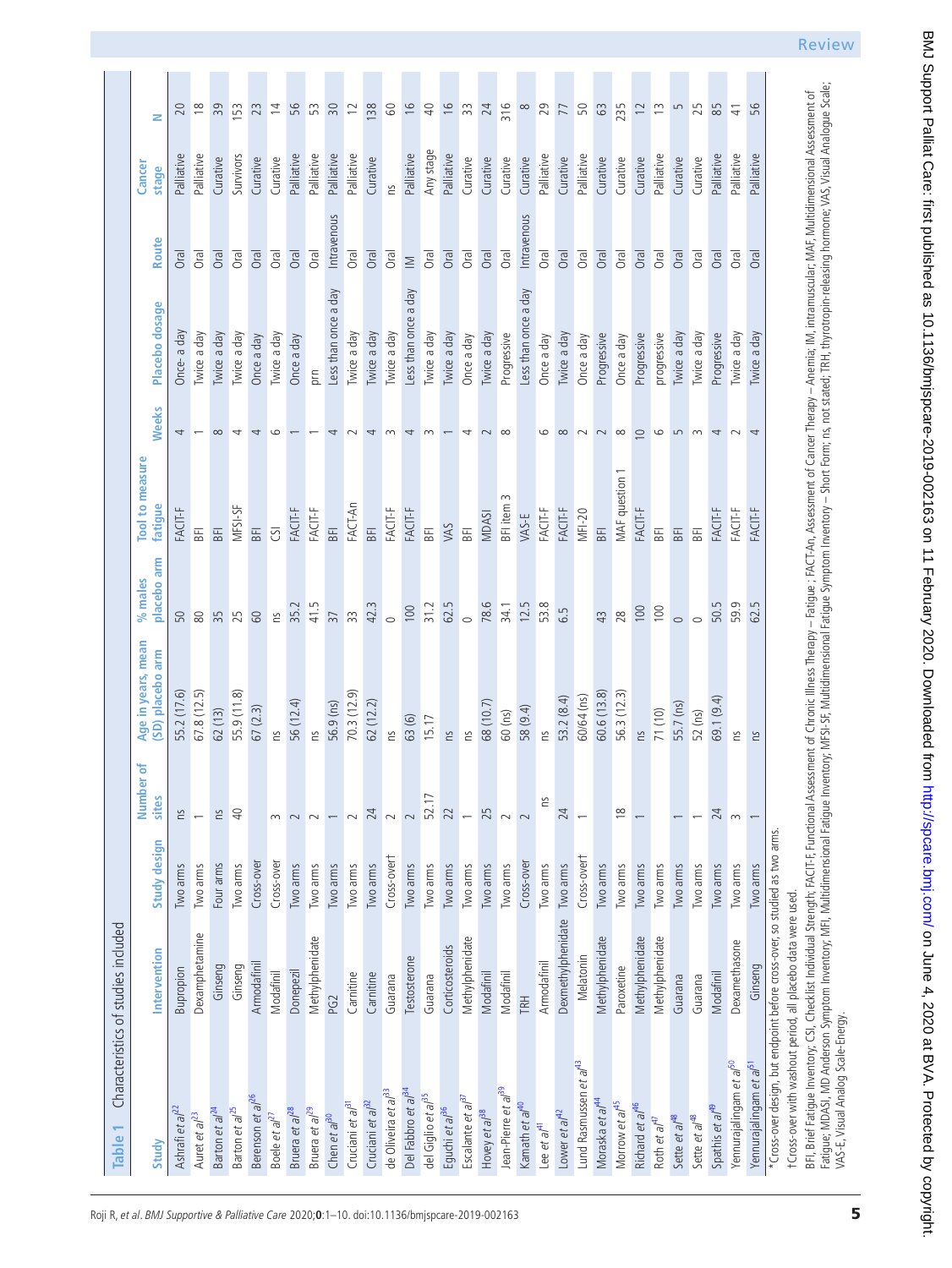<span id="page-5-0"></span>

| Table 2                              |                      | Risk-of-bias assessment in those included in meta-analysis/regression |                                   |                               |                                           |                                       |
|--------------------------------------|----------------------|-----------------------------------------------------------------------|-----------------------------------|-------------------------------|-------------------------------------------|---------------------------------------|
|                                      | <b>Randomisation</b> | <b>Deviation from</b><br>intended interventions                       | <b>Missing</b><br>outcome<br>data | <b>Measurement</b><br>outcome | <b>Selection</b><br>of reported<br>result | <b>Overall risk of</b><br>bias (RoB2) |
| Ashrafi et al <sup>22</sup>          |                      |                                                                       |                                   |                               |                                           |                                       |
| Auret et al <sup>23</sup>            |                      |                                                                       |                                   |                               |                                           |                                       |
| Barton et al <sup>24</sup>           |                      |                                                                       |                                   |                               |                                           |                                       |
| Barton et al <sup>25</sup>           |                      |                                                                       |                                   |                               |                                           |                                       |
| Berenson et al <sup>26</sup>         |                      |                                                                       |                                   |                               |                                           |                                       |
| Boele et al <sup>27</sup>            |                      |                                                                       |                                   |                               |                                           |                                       |
| Bruera et al <sup>28</sup>           |                      |                                                                       |                                   |                               |                                           |                                       |
| Bruera et al <sup>29</sup>           |                      |                                                                       |                                   |                               |                                           |                                       |
| Cruciani et al <sup>31</sup>         |                      |                                                                       |                                   |                               |                                           |                                       |
| Cruciani et al <sup>32</sup>         |                      |                                                                       |                                   |                               |                                           |                                       |
| de Oliveira et al 33                 |                      |                                                                       |                                   |                               |                                           |                                       |
| Del Fabbro et al <sup>34</sup>       |                      |                                                                       |                                   |                               |                                           |                                       |
| Jean-Pierre et al <sup>39</sup>      |                      |                                                                       |                                   |                               |                                           |                                       |
| Lee et $a/41$                        |                      |                                                                       |                                   |                               |                                           |                                       |
| Lower et $al^{42}$                   |                      |                                                                       |                                   |                               |                                           |                                       |
| Lund Rasmussen et al <sup>43</sup>   |                      |                                                                       |                                   |                               |                                           |                                       |
| Moraska et al <sup>44</sup>          |                      |                                                                       |                                   |                               |                                           |                                       |
| Morrow et al <sup>45</sup>           |                      |                                                                       |                                   |                               |                                           |                                       |
| Richard et al <sup>46</sup>          |                      |                                                                       |                                   |                               |                                           |                                       |
| Roth et al <sup>47</sup>             |                      |                                                                       |                                   |                               |                                           |                                       |
| Spathis et al <sup>49</sup>          |                      |                                                                       |                                   |                               |                                           |                                       |
| Yennurajalingham et al <sup>30</sup> |                      |                                                                       |                                   |                               |                                           |                                       |
| Yennurajalingham et al <sup>51</sup> |                      |                                                                       |                                   |                               |                                           |                                       |

Yellow=some concerns, red=high risk of bias, green=low risk of bias. RoB2, revised Cochrane risk-of-bias tool for randomised trials.

# **Discussion**

This review set out to establish what is known from the current evidence on the placebo response in trials testing drugs for CRF. We found that placebos

had a statistically significant and a non-trivial impact on reducing fatigue (SMC −0.23, p=0.02). Metaregression did not identify explanatory factors. Both



<span id="page-5-1"></span>**Figure 2** Forest plot of random effect model standardised mean change fatigue in placebo arm.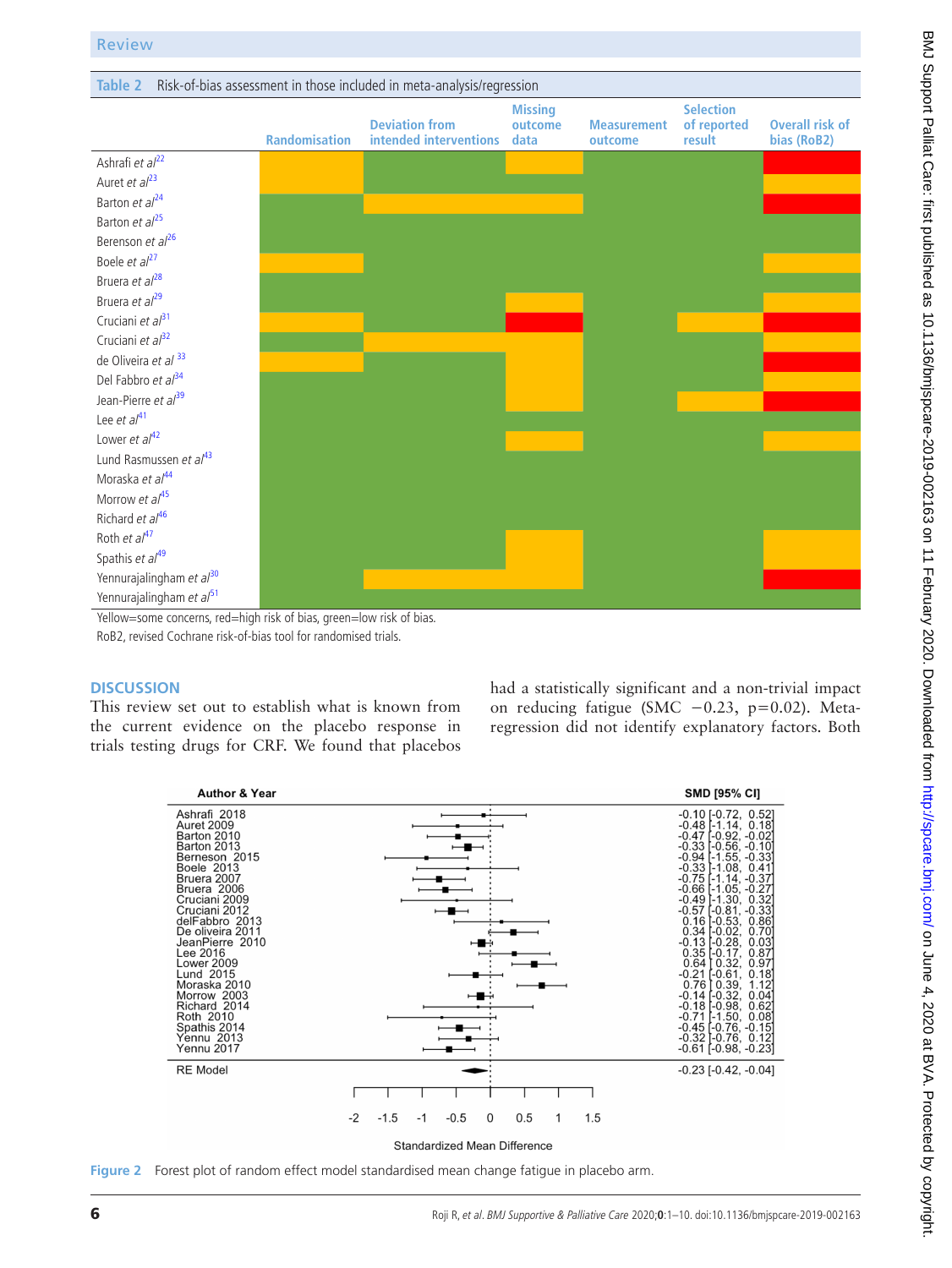



<span id="page-6-0"></span>**Figure 3** Funnel plot.

results, however, should be treated with caution. The studies were of limited number and quality. There was, across trials, high statistical heterogeneity ( $I^2 = 78.4\%$ ).

In a Cochrane review for pain and nausea, similar effect sizes were found in meta-analyses.<sup>[17](#page-8-11)</sup> Although other reviews have found larger effect size for placebos, a meta-analysis of placebo response in antipsychotic trials found a magnitude of response of SMC  $-0.33$ .<sup>[5](#page-8-1)</sup> Many factors have been proposed as placebo response influencers (as shown in [online supplementary mate](https://dx.doi.org/10.1136/bmjspcare-2019-002163)[rials](https://dx.doi.org/10.1136/bmjspcare-2019-002163)). Meta-regression in depression and neuropathic pain has also been used to identify specific predictors of the placebo response, including the severity of symptoms and dosing schedules. A review of two specific CRF drug trials identified that worse baseline phys-ical well-being was associated with placebo response.<sup>[52](#page-9-12)</sup> While no factors related to placebo response were identified in our current study, this may be a consequence of the small sample sizes in the included trials. It may also be a limitation of the variables extracted from the included studies or other factors related to fatigue not included in this review.

**Narrative review of RCTs referring to placebo response**

Nine of the 23 included studies referred to the placebo response to explain their findings. We examined these papers in detail to identify any distinctive features of the trial design. The most common characteristic was that four of the studies were interventions using psychostimulants.<sup>[26 27 47 49](#page-8-20)</sup> Our meta-regression, in contrast, did not find psychostimulants as a factor in predicting placebo effect. However, our regression only involved a limited number of studies. When new psychostimulant trials are available, this could be explored further.

#### **Strengths and limitations**

To our knowledge, this is the first systematic review of the placebo response in drug interventions for CRF. International standards were used in review processes, including critique and analysis. Contact was sought with authors for missing data.

One of the limitations is that the principal outcome of the meta-analysis was not the main outcome of any of the included studies (which were designed to measure drug response not placebo response), and consequently the data needed for our analysis were not available in all trials. The number of studies available for meta-analysis and meta-regression was not large (n=23); moreover, the sample sizes of the studies included was small, with only two studies including more than 200 patients in the placebo arm. Of the seven studies that fulfilled our inclusion criteria but did have data available for our analysis, four referred to a placebo effect. Therefore, the effect size from the meta-analysis may be an underestimate. These limitations mean that our results are exploratory as they are not based on the strongest level of evidence.

<span id="page-6-1"></span>

| Meta-regression results<br>Table 3                             |                  |                    |          |        |                |  |  |  |  |
|----------------------------------------------------------------|------------------|--------------------|----------|--------|----------------|--|--|--|--|
| <b>Mediators</b>                                               |                  | <b>Coefficient</b> | 2.50%    | 97.50% | <b>P</b> value |  |  |  |  |
| Study year                                                     |                  | $-0.002$           | $-0.05$  | 0.05   | 0.94           |  |  |  |  |
| Mean age                                                       |                  | $-0.039$           | $-0.08$  | 0.00   | 0.07           |  |  |  |  |
| % males                                                        |                  | 0.004              | $-0.00$  | 0.01   | 0.47           |  |  |  |  |
| Study length in weeks                                          |                  | 0.04               | $-0.03$  | 0.11   | 0.29           |  |  |  |  |
| Risk of bias (low is the reference level)                      | Some concerns    | $-0.094$           | $-0.55$  | 0.36   | 0.68           |  |  |  |  |
|                                                                | High             | 0.038              | $-0.45$  | 0.53   | 0.87           |  |  |  |  |
| Stage (curative is the reference level)                        | Palliative       | $-0.307$           | $-0.71$  | 0.10   | 0.14           |  |  |  |  |
| Number of sites                                                |                  | 0.003              | $-0.01$  | 0.01   | 0.67           |  |  |  |  |
| Type of study (parallel arms trial is the reference level)     | X-over           | $-0.009$           | $-0.52$  | 0.51   | 0.97           |  |  |  |  |
| Subjects in the placebo arm (categorical variable, 0-50 is the | $51 - 199$       | 0.117              | $-0.$    | 0.53   | 0.58           |  |  |  |  |
| reference level)                                               | $200+$           | 0.165              | $-0.49$  | 0.82   | 0.62           |  |  |  |  |
| Subjects in the placebo arm (continuous variable)              |                  | 0                  | $-0.002$ | 0.003  | 0.74           |  |  |  |  |
| Tool item (single is the reference level)                      | Multidimensional | $-0.102$           | $-0.73$  | 0.53   | 0.75           |  |  |  |  |
| Placebo dosage regimen (fixed dose is the reference level)     | Flexible dose    | $-0.001$           | $-0.44$  | 0.43   | 0.99           |  |  |  |  |
| Type of drug (other is the reference level)                    | Psychostimulants | 0.157              | $-0.22$  | 0.53   | 0.41           |  |  |  |  |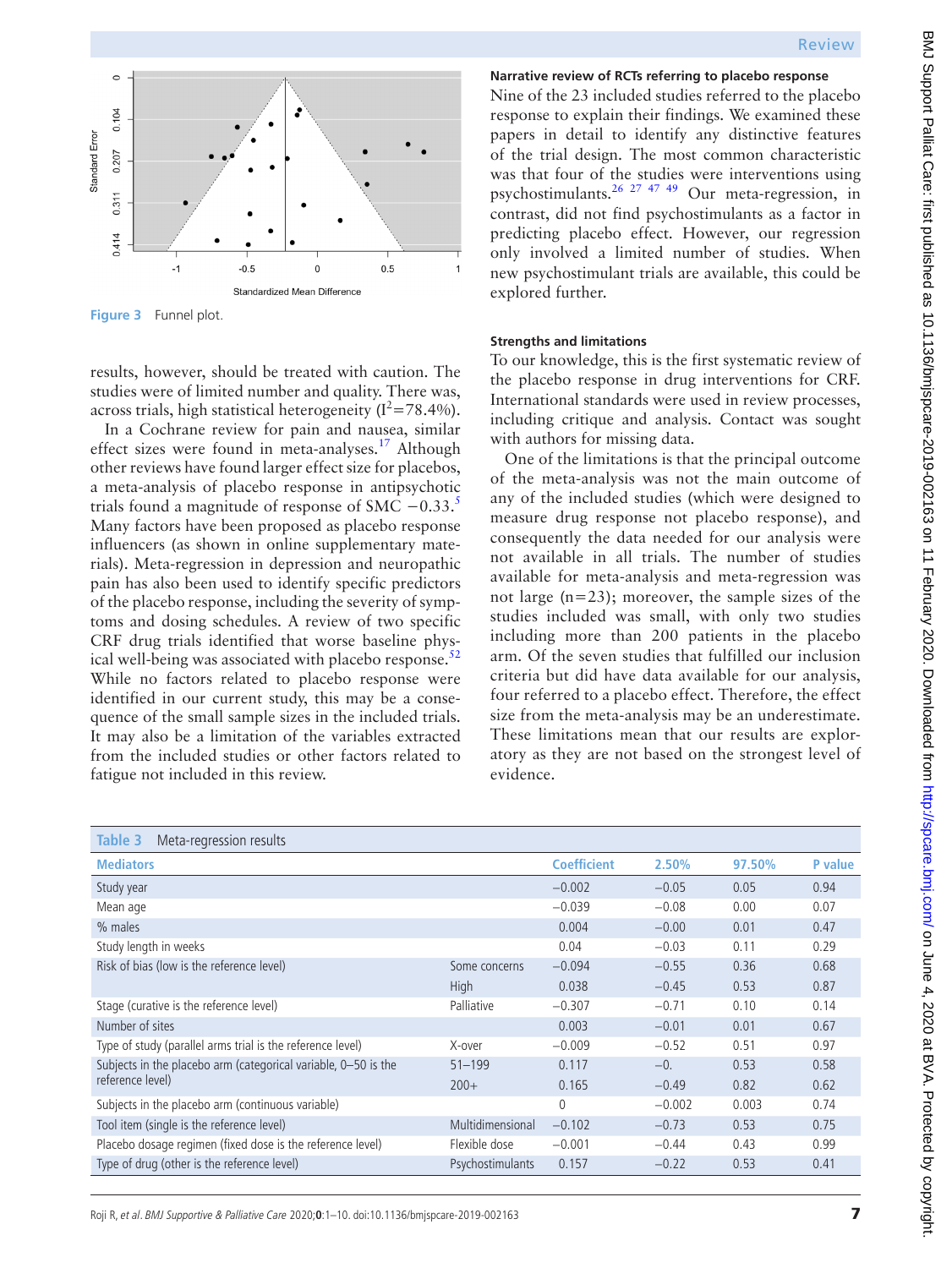## **Implications for future research**

Does it matter if the placebo response is high in RCTs? We found that a number of authors have sought to explain the negative findings of their trials by referencing a high placebo response rate. Although it is not clear that decreasing the placebo response rate would make it any easier to demonstrate the superiority of the intervention arm over the placebo treat-ment,<sup>[53](#page-9-13)</sup> some authors have suggested ways in which the placebo response could be reduced. One of the most common suggested strategies is to include a run-in phase, in which placebo responders are withdrawn before random assignment to treatment condition. However, in depression, this approach has been found not to demonstrate any difference in placebo effect sizes compared with trials without a placebo run-in phase. $53$  Design measures that would reduce the placebo response in the control arm would also reduce the proportion of participants in the intervention arm who reported 'non-specific' (or placebo) responses, while measures that may be used to reduce the placebo response may also decrease the response to the drug. Moreover, study designs that lower the placebo response may make the results less applicable to wider populations and real-world clinical settings.<sup>[9](#page-8-34)</sup> The science of placebo response has grown substantially in the last decades including multiple strategies to manage the response such as no-treatment-control arm trials or enrichment designs. In regards to the placebo response in the active and control arm, it has been suggested though that this impact may differ per arm, and statistical approaches have been developed to accommodate this. $\frac{8}{3}$  $\frac{8}{3}$  $\frac{8}{3}$ 

## Design of future trials

When considering phase II trials or feasibility studies for new drugs in the treatment of CRF, researchers should take into account our results. Researchers planning drug studies in CRF should consider implementing alternative designs to better account for placebo effects and decreasing their impact. Alternative or more advanced statistical methods should also be considered to control for the placebo effect when estimating the treatment effect under classical RCTs.<sup>54</sup> Introducing qualitative measures in clinical trials can provide a better understanding of fatigue and its palliation. Participant-centred factors (expectations, therapeutic relationship and meaning) and/or those related to the context of care could explain some placebo responses. This strategy could include asking participants closed questions, such as which treatment or placebo they think they received after unblinding, as well as open questions in order to identify other components of care that may have improved outcomes. In CRF studies, this may include other aspects of 'usual care' provided in such circumstances, such as counselling, which may help participants to adapt to their

fatigue, or additional attention that they received by being a trial participant.

The effects of a positive clinical encounter may exist regardless of blinding of investigators. Researchers should therefore try to identify other components of care that improve outcomes after clinical encounters, since the mechanisms underlying the placebo effect are not fully understood. Ultimately, understanding the way in which placebos affect CRF may help us to develop new non-pharmacological interventions to manage this symptom.<sup>[4](#page-8-0)</sup>

Future research should also focus on the phenomenon of placebo response, what it is and which factors favour it, instead of trying to reduce it. This could help to improve the interventions that are offered to patients with CRF, by maximising the placebo response, so that active treatments are able to produce the most beneficial effects.<sup>55</sup>

## **Conclusions**

There is some evidence, based on trials with small samples, that the placebo response in trials testing drugs for CRF is non-trivial and is statistically significant. No factors related to placebo response were identified in our study.

**Acknowledgements** The authors would like to thank Elisabeth Hovey, Auro del Giglio and Jayesh Kamath for their collaboration in providing data, and specially to Debra Barton, Michael Fish, Patrick Richard and Eudocia Quant Lee. We would like to acknowledge Marie Curie for providing funding for the UCL Marie Curie Palliative Care Research Department.

**Contributors** All authors were responsible for the study concept and design; RR and BC were responsible to the acquisition of the trial data; all authors were responsible for analysis or interpretation of the data; RR drafted the initial manuscript; BC, FR and PS revised the manuscript critically for important intellectual content; all authors gave the final approval of the version to be published.

**Funding** This work is supported by the Marie Curie I-CAN-CARE Programme grant (MCCC-FPO-16-U) and Core grant (MCCC-FCO-16-U). PS is supported by the Marie Curie Chair's grant. The department is supported by the UCLH NIHR Biomedical Research Centre.

**Competing interests** None declared.

**Patient consent for publication** Not required.

**Provenance and peer review** Not commissioned; externally peer reviewed.

**Open access** This is an open access article distributed in accordance with the Creative Commons Attribution 4.0 Unported (CC BY 4.0) license, which permits others to copy, redistribute, remix, transform and build upon this work for any purpose, provided the original work is properly cited, a link to the licence is given, and indication of whether changes were made. See: [https://creativecommons.org/licenses/by/4.0/.](https://creativecommons.org/licenses/by/4.0/)

## **ORCID iDs**

Patrick Stone<http://orcid.org/0000-0002-5765-9047> Bridget Candy <http://orcid.org/0000-0001-9935-7840>

## **References**

<span id="page-7-0"></span>1 Cho HJ, Hotopf M, Wessely S. The placebo response in the treatment of chronic fatigue syndrome: a systematic review and meta-analysis. *[Psychosom Med](http://dx.doi.org/10.1097/01.psy.0000156969.76986.e0)* 2005;67:301–13.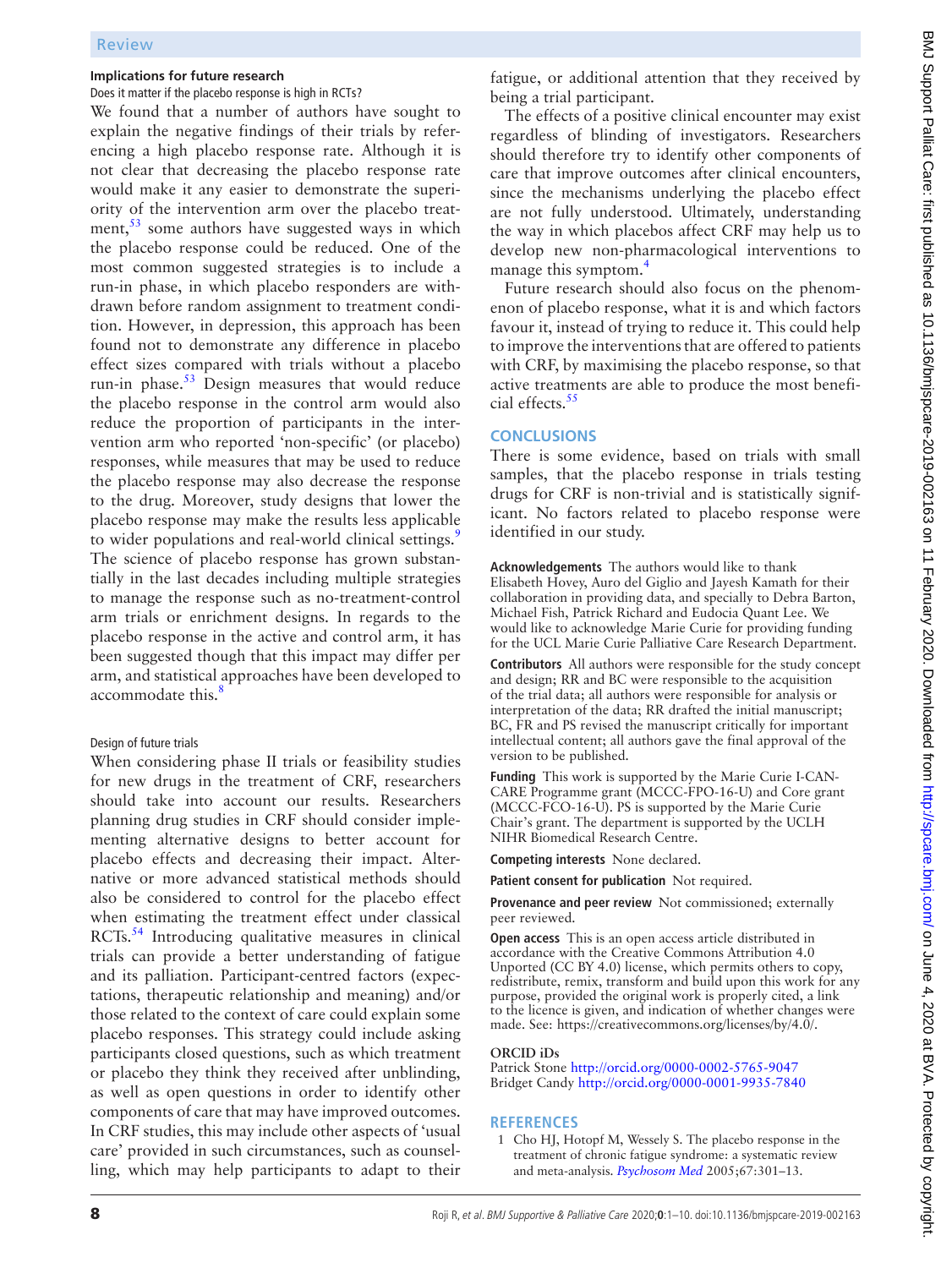BMJ Support Palliat Care: first published as 10.1136/bmjspcare-2019-002163 on 11 February 2020. Downloaded from http://spcare.bmj.com/spcare.bmj.com/on June 4, 2020 at BVA. Protected by copyright BMJ Support Palliat Care: first published as 10.1136/bmjspcare-2019-002163 on 11 February 2020. Downloaded from <http://spcare.bmj.com/> on June 4, 2020 at BVA. Protected by copyright.

- blind, placebo-controlled study. *[Asian Pac J Cancer Prev](http://dx.doi.org/10.22034/APJCP.2018.19.6.1547)* 2018;19:1547–51.
- <span id="page-8-17"></span>23 Auret KA, Schug SA, Bremner AP, *et al*. A randomized, double-blind, placebo-controlled trial assessing the impact of dexamphetamine on fatigue in patients with advanced cancer. *[J](http://dx.doi.org/10.1016/j.jpainsymman.2008.03.016)  [Pain Symptom Manage](http://dx.doi.org/10.1016/j.jpainsymman.2008.03.016)* 2009;37:613–21.
- <span id="page-8-18"></span>24 Barton DL, Soori GS, Bauer BA, *et al*. Pilot study of Panax quinquefolius (American ginseng) to improve cancer-related fatigue: a randomized, double-blind, dose-finding evaluation: NCCTG trial N03CA. *[Support Care Cancer](http://dx.doi.org/10.1007/s00520-009-0642-2)* 2010;18:179–87.
- <span id="page-8-19"></span>25 Barton DL, Liu H, Dakhil SR, *et al*. Wisconsin ginseng (Panax quinquefolius) to improve cancer-related fatigue: a randomized, double-blind trial, N07C2. *[J Natl Cancer Inst](http://dx.doi.org/10.1093/jnci/djt181)* 2013;105:1230–8.
- <span id="page-8-20"></span>26 Berenson JR, Yellin O, Shamasunder HK, *et al*. A phase 3 trial of armodafinil for the treatment of cancer-related fatigue for patients with multiple myeloma. *[Support Care Cancer](http://dx.doi.org/10.1007/s00520-014-2486-7)* 2015;23:1503–12.
- <span id="page-8-21"></span>27 Boele FW, Douw L, de Groot M, *et al*. The effect of modafinil on fatigue, cognitive functioning, and mood in primary brain tumor patients: a multicenter randomized controlled trial. *[Neuro Oncol](http://dx.doi.org/10.1093/neuonc/not102)* 2013;15:1420–8.
- <span id="page-8-22"></span>28 Bruera E, Valero V, Driver L, *et al*. Patient-controlled methylphenidate for cancer fatigue: a double-blind, randomized, placebo-controlled trial. *[J Clin Oncol](http://dx.doi.org/10.1200/JCO.2005.02.8506)* 2006;24:2073–8.
- <span id="page-8-23"></span>29 Bruera E, El Osta B, Valero V, *et al*. Donepezil for cancer fatigue: a double-blind, randomized, placebo-controlled trial. *[J](http://dx.doi.org/10.1200/JCO.2007.10.9231)  [Clin Oncol](http://dx.doi.org/10.1200/JCO.2007.10.9231)* 2007;25:3475–81.
- <span id="page-8-24"></span>30 Chen H-W, Lin I-H, Chen Y-J, *et al*. A novel infusible botanically-derived drug, PG2, for cancer-related fatigue: a phase II double-blind, randomized placebo-controlled study. *[Clin Invest Med](http://dx.doi.org/10.25011/cim.v35i1.16100)* 2012;35:1–11.
- <span id="page-8-25"></span>31 Cruciani RA, Dvorkin E, Homel P, *et al*. L-Carnitine supplementation in patients with advanced cancer and carnitine deficiency: a double-blind, placebo-controlled study. *[J](http://dx.doi.org/10.1016/j.jpainsymman.2008.03.021)  [Pain Symptom Manage](http://dx.doi.org/10.1016/j.jpainsymman.2008.03.021)* 2009;37:622–31.
- <span id="page-8-26"></span>32 Cruciani RA, Zhang JJ, Manola J, *et al*. L-Carnitine supplementation for the management of fatigue in patients with cancer: an eastern cooperative Oncology Group phase III, randomized, double-blind, placebo-controlled trial. *[J Clin](http://dx.doi.org/10.1200/JCO.2011.40.2180)  [Oncol](http://dx.doi.org/10.1200/JCO.2011.40.2180)* 2012;30:3864–9.
- <span id="page-8-27"></span>33 de Oliveira Campos MP, Riechelmann R, Martins LC, *et al*. Guarana (*Paullinia cupana*) improves fatigue in breast cancer patients undergoing systemic chemotherapy. *[J Altern](http://dx.doi.org/10.1089/acm.2010.0571)  [Complement Med](http://dx.doi.org/10.1089/acm.2010.0571)* 2011;17:505–12.
- <span id="page-8-28"></span>34 Del Fabbro E, Garcia JM, Dev R, *et al*. Testosterone replacement for fatigue in hypogonadal ambulatory males with advanced cancer: a preliminary double-blind placebocontrolled trial. *[Support Care Cancer](http://dx.doi.org/10.1007/s00520-013-1832-5)* 2013;21:2599–607.
- <span id="page-8-29"></span>35 del Giglio AB, Cubero DdeIG, Lerner TG, *et al*. Purified dry extract of *Paullinia cupana* (guaraná) (PC-18) for chemotherapy-related fatigue in patients with solid tumors: an early discontinuation study. *[J Diet Suppl](http://dx.doi.org/10.3109/19390211.2013.830676)* 2013;10:325–34.
- <span id="page-8-30"></span>36 Eguchi K, Honda M, Kataoka T, *et al*. Efficacy of corticosteroids for cancer-related fatigue: a pilot randomized placebo-controlled trial of advanced cancer patients. *[Palliat](http://dx.doi.org/10.1017/S1478951514001254)  [Supp Care](http://dx.doi.org/10.1017/S1478951514001254)* 2015;13:1301–8.
- <span id="page-8-31"></span>37 Escalante CP, Meyers C, Reuben JM, *et al*. A randomized, double-blind, 2-period, placebo-controlled crossover trial of a sustained-release methylphenidate in the treatment of fatigue in cancer patients. *[Cancer J](http://dx.doi.org/10.1097/PPO.0000000000000018)* 2014;20:8–14.
- <span id="page-8-32"></span>38 Hovey E, de Souza P, Marx G, *et al*. Phase III, randomized, double-blind, placebo-controlled study of modafinil for fatigue in patients treated with docetaxel-based chemotherapy. *[Support](http://dx.doi.org/10.1007/s00520-013-2076-0)  [Care Cancer](http://dx.doi.org/10.1007/s00520-013-2076-0)* 2014;22:1233–42.
- <span id="page-8-33"></span>39 Jean-Pierre P, Morrow GR, Roscoe JA, *et al*. A phase 3 randomized, placebo-controlled, double-blind, clinical trial of the effect of modafinil on cancer-related fatigue among 631
- 2 Papakostas GI, Fava M. Does the probability of receiving placebo influence clinical trial outcome? A meta-regression of double-blind, randomized clinical trials in MDD. *[Eur](http://dx.doi.org/10.1016/j.euroneuro.2008.08.009)  [Neuropsychopharmacol](http://dx.doi.org/10.1016/j.euroneuro.2008.08.009)* 2009;19:34–40.
- 3 Furukawa TA, Cipriani A, Atkinson LZ, *et al*. Placebo response rates in antidepressant trials: a systematic review of published and unpublished double-blind randomised controlled studies. *[Lancet Psychiatry](http://dx.doi.org/10.1016/S2215-0366(16)30307-8)* 2016;3:1059–66.
- <span id="page-8-0"></span>4 Sanderson C, Hardy J, Spruyt O, *et al*. Placebo and nocebo effects in randomized controlled trials: the implications for research and practice. *[J Pain Symptom Manage](http://dx.doi.org/10.1016/j.jpainsymman.2012.12.005)* 2013;46:722–30.
- <span id="page-8-1"></span>5 Agid O, Siu CO, Potkin SG, *et al*. Meta-Regression analysis of placebo response in antipsychotic trials, 1970–2010. *[Am J](http://dx.doi.org/10.1176/appi.ajp.2013.12030315)  [Psychiatry](http://dx.doi.org/10.1176/appi.ajp.2013.12030315)* 2013;170:1335–44.
- <span id="page-8-2"></span>6 Morral A, Urrutia G, Bonfill X. Placebo effect and therapeutic context: a challenge in clinical research. *[Med Clin](http://dx.doi.org/10.1016/j.medcli.2017.03.034)* 2017;149:26–31.
- <span id="page-8-3"></span>7 Kirsch I. Are drug and placebo effects in depression additive? *[Biol Psychiatry](http://dx.doi.org/10.1016/S0006-3223(00)00832-5)* 2000;47:733–5.
- <span id="page-8-4"></span>8 Muthén B, Brown HC. Estimating drug effects in the presence of placebo response: causal inference using growth mixture modeling. *[Stat Med](http://dx.doi.org/10.1002/sim.3721)* 2009;28:3363–85.
- <span id="page-8-34"></span>9 Kessels R, Mozer R, Bloemers J. Methods for assessing and controlling placebo effects. *[Stat Methods Med Res](http://dx.doi.org/10.1177/0962280217748339)* 2019;28:1141–56.
- <span id="page-8-5"></span>10 Rosenkranz GK. Remarks on designs enriching for placebo non-responders. *[Clinical Trials](http://dx.doi.org/10.1177/1740774515625186)* 2016;13:338–43.
- <span id="page-8-6"></span>11 Bower JE. Cancer-related fatigue--mechanisms, risk factors, and treatments. *[Nat Rev Clin Oncol](http://dx.doi.org/10.1038/nrclinonc.2014.127)* 2014;11:597–609.
- <span id="page-8-7"></span>12 Berger AM, Mooney K, Alvarez-Perez A, *et al*. Cancerrelated fatigue, version 2.2015. *[J Natl Compr Canc Netw](http://dx.doi.org/10.6004/jnccn.2015.0122)* 2015;13:1012–39.
- <span id="page-8-8"></span>13 Zhou ES, Hall KT, Michaud AL, *et al*. Open-label placebo reduces fatigue in cancer survivors: a randomized trial. *[Support](http://dx.doi.org/10.1007/s00520-018-4477-6)  [Care Cancer](http://dx.doi.org/10.1007/s00520-018-4477-6)* 2019;27:2179–87.
- 14 Hoenemeyer TW, Kaptchuk TJ, Mehta TS, *et al*. Open-Label placebo treatment for cancer-related fatigue: a Randomized-Controlled clinical trial. *[Sci Rep](http://dx.doi.org/10.1038/s41598-018-20993-y)* 2018;8:2784.
- <span id="page-8-9"></span>15 Junior PNA, Barreto CMN, de Iracema Gomes Cubero D, *et al*. The efficacy of placebo for the treatment of cancerrelated fatigue: a systematic review and meta-analysis. *[Support](http://dx.doi.org/10.1007/s00520-019-04977-w)  [Care Cancer](http://dx.doi.org/10.1007/s00520-019-04977-w)* 2019. doi:10.1007/s00520-019-04977-w. [Epub ahead of print: 13 Jul 2019].
- <span id="page-8-10"></span>16 Mücke M, CuhlsH, Peuckmann-Post v, *et al*. Pharmacological treatments for fatigue associated with palliative care: Executive summary of a Cochrane collaboration systematic review. *[J](http://dx.doi.org/10.1002/jcsm.12101)  [Cachexia Sarcopenia Muscle](http://dx.doi.org/10.1002/jcsm.12101)* 2016;7:23–7.
- <span id="page-8-11"></span>17 Hróbjartsson A, Gøtzsche PC. Placebo interventions for all clinical conditions. *[Cochrane Database Syst Rev](http://dx.doi.org/10.1002/14651858.CD003974.pub3)* 2010:CD003974.
- <span id="page-8-12"></span>18 Higgins JPT, Thomas J, Chandler J, *et al*, eds. *Cochrane handbook for systematic reviews of interventions version 6.0 (updated July 2019)*, 2019. [www.training.cochrane.org/](www.training.cochrane.org/handbook) [handbook](www.training.cochrane.org/handbook)
- <span id="page-8-13"></span>19 Khan A, Khan SR, Walens G, *et al*. Frequency of positive studies among fixed and flexible dose antidepressant clinical trials: an analysis of the food and drug administration summary basis of approval reports. *[Neuropsychopharmacology](http://dx.doi.org/10.1038/sj.npp.1300059)* 2003;28:552–7.
- <span id="page-8-14"></span>20 Zhang Z, Xu X, Ni H. Small studies may overestimate the effect sizes in critical care meta-analyses: a metaepidemiological study. *[Crit Care](http://dx.doi.org/10.1186/cc11919)* 2013;17:R2.
- <span id="page-8-15"></span>21 Leonard G, Lafrenaye S, Goffaux P. Randomized placebo-controlled cross-over designs in clinical trials: a gold standard to be reassessed. *[Curr Med Res Opin](http://dx.doi.org/10.1185/03007995.2011.653558)* 2012;28:245–8.
- <span id="page-8-16"></span>22 Ashrafi F, Mousavi S, Karimi M. Potential role of bupropion sustained release for cancer-related fatigue: a double-